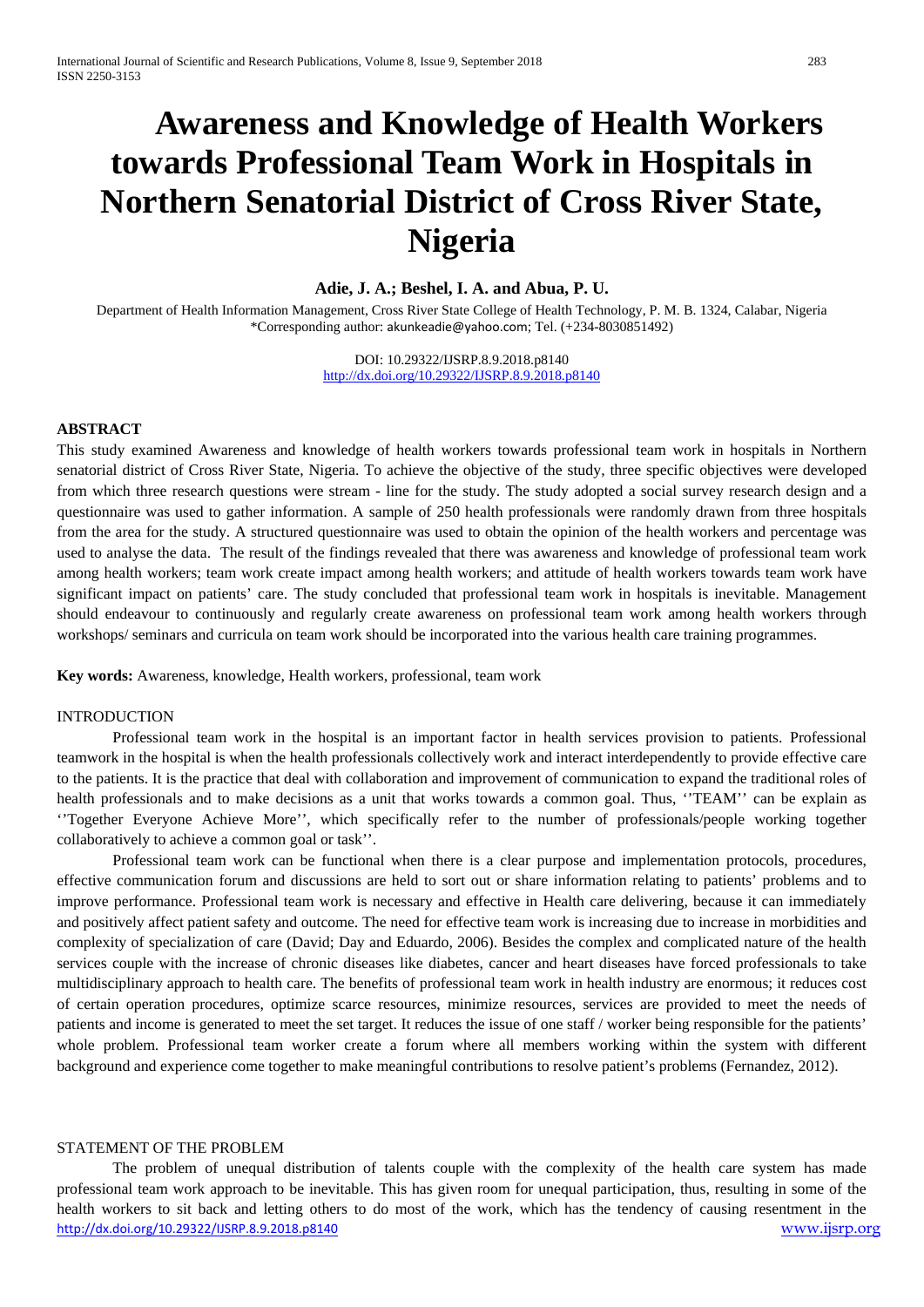workplace. Lack of team player in some cases often cause some workers to function alone on their own to accomplish a task. By so doing, the process limits creativity in teams of thinking and problem – solving. These consequently caused some of the workers to get burnt out and the patient left without the necessary care. This study is therefore envisage to ascertain the awareness and knowledge of health workers towards professional team work in government hospitals in Northern part of Cross River State, Nigeria.

# OBJECTIVE OF THE STUDY

The main objective of this study is to investigate awareness and knowledge of health workers towards professional team work in hospitals in Northern senatorial district of Cross River State, Nigeria. The specific objectives were:

- i. To ascertain whether health workers in hospitals in Northern senatorial district, Cross River State, Nigeria are aware and have knowledge about professional team work.
- ii. To examine whether professional team work enhances the productivity of health workers in hospitals in Northern senatorial district of Cross River State, Nigeria.
- iii. To evaluate the impact of professional team work in patients' care in hospitals in Northern senatorial district of Cross River State, Nigeria.

iv.

# RESEARCH QUESTIONS

The following research questions were framed for the purpose of the study:

- i. Does health workers in hospitals in Northern senatorial district, Cross River State, Nigeria have knowledge and are aware of professional team work?
- ii. To what extend does professional team work significantly enhance the productivity of health workers in hospitals in Northern senatorial district Cross River State, Nigeria?
- iii. How does professional team work impact on patients' care in hospitals in Northern senatorial district of Cross River State, Nigeria.

## LITERATURE REVIEW

The concept of professional team work is an important fact in providing high quality health care to patients. World Health Organization (2010) describe a professional as a member of a profession or vacation who is governed by codes of ethics and profess commitment to competence, integrity, morality, altruism, and the promotion of the public good within their expert domain. Professionals are accountable to those served and to the society. The healthcare industry is made up of multidisciplinary group of professionals, all contributing to the care of the patient. A team in the other hand is a group of persons who make different contributions towards the achievement of a common goal. It involves participatory planning, decision making, problem solving, openness in intra team relationships and avoidance of unnecessary duplication of work. Effective teams are a prerequisite for achieving sustainable results (Kartikeyan and Chaturvedi, 2009).

Paul and Peterson (2001) defined team work as a distinguishable set of two or more people who interact dynamically, interdependently and adaptively towards a common and valued goal, objective or mission, who have also been assigned specific roles or functions to perform and who have a limited lifespan of membership. Adindu and Asuquo (2013) succinctly describe professional team work as a joint action by a group of professionals in which each person subordinates his or her individual interest and opinions to the unity and efficiency of the group. They further said that professional team work connotes the working together in unison towards the achievement of an agreed goal by a group of professionals. In team work, members of the group have the responsibility to plan or set objectives, formulate policies and monitor the implementation of necessary strategies to achieve the set objectives and take collective decision.

Professional teamwork is defined by Scarnati (2001) in Tarricone and Luca (2002) "as a cooperative process that allows professionals to achieve extraordinary results". Harris & Erhabor and Adias (2014) also asserted that a team has a common goal or purpose where team members can develop effective, mutual relationships to achieve team goals. Teamwork implies individuals working together in a cooperative environment to achieve common team goals through sharing knowledge and skills.

Professional teamwork is very essential in the delivery of health care services to patients. Physicians, nurses, pharmacists, technicians, and other health professionals must coordinate their activities to deliver safe and efficient patient care. Health workers provide interdependent services (e.g., a surgeon operate a patient, the anesthesiologist gives the anesthesia, the nurses provide the medication, and others functioning in specific roles and share the common goal of safe care. Considering the interdisciplinary nature of the work and the necessity of cooperation among the professionals who execute it, professional teamwork is necessary for the purpose of patient safety. When health professionals work as a Team, there is tendency for members of the team to make fewer mistakes than do individuals, especially when each team member is conscious of his or her responsibilities, as well as those of other team members (Smith-Jentsch, Salas and Baker, 1996).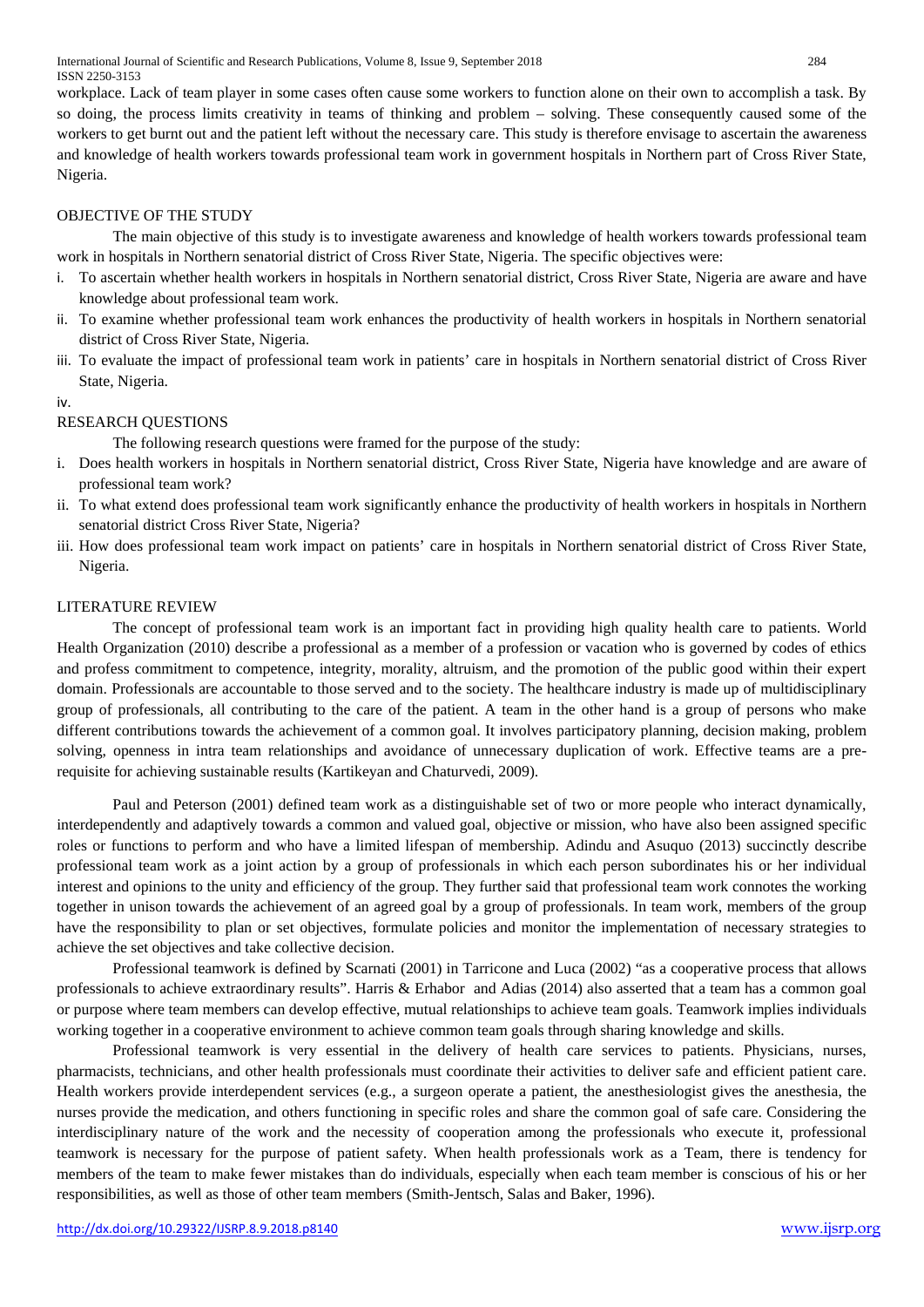Aye (2013) asserted that professional teamwork is the interaction or relationship of two or more health professionals who work interdependently to provide care for patients. He said that professional teamwork implies that members of the health team: Are mutually dependent; See themselves as working collaboratively for patient-centred care; have respect for each other; benefit from working collaboratively to provide patient care; share information which may lead to shared decision-making; and know when teamwork should be used to optimize patient-centred care.

Aye further stressed that professional teamwork is an indispensable ingredient of success whenever and wherever people have to come together to achieve goals because on their own, either they would be unable to achieve those goals at all or achieve them only sub-optimally. He further maintained that, in the health profession where there are various forms of collaboration and interdependence are mandatorily required to achieve certain health outcomes, professional team work is the basic essential requirement for success. Better teamwork among health professionals in Nigeria will reduce negative health outcomes for patients, improve the system of care and deliver efficient and effective health services to clients or patients.

# **MATERIALS AND METHODS**

Northern senatorial district of Cross River State consist of five (5) local governments (Yala, Ogoja, Bekwara, Obudu and Obanlikwu) and has a projected population of 1,015,300 as at 2016. The area has eight (8) secondary health facilities (five are owned by government and three by the mission). Besides, there are private clinics and primary health centres that provide health services to the public too. The study population included Doctors, Nurses, Pharmacists, Health information staff and other paramedical health professionals in the hospitals. The consent of the affected staff was sought before the commencement of the study.

A sample of three (3) government secondary health facilities namely; General Hospital Obanlikwu, General Hospital Obudu, and General Hospital Ogoja were used for the study. Two hundred and fifty (250) health workers were contacted and informed about the study. A twenty – three (23) item questionnaire was designed and two hundred and fifty (250) copies printed and distributed to the staff from the sampled hospitals for completion. The questionnaire was in four parts: the first part seek the socio demographic characteristics of the respondents; the second explored teamwork awareness and knowledge among health professionals; the third explored the respondents' team work relationship in the hospitals; and the fourth addressed their perceptions of and attitude toward team work in the hospital.

The completed questionnaire were collected back without any being destroyed, thus representing 100% success. Data were extracted from the questionnaire and percentage was used to analyze the research questions to have a true picture of the respondents' views on the research problem. A discussion was carried out on the findings to establish the relationship between the variables under investigation.

# SOCIO DEMOGRAPHIC CHARACTERISTICS OF RESPONDENTS

A total of 250 questionnaire were distributed to respondents from the three (3) health facilities for completion and the same number (250) were returned, representing a response rate of 100%. The socio – demographic characteristics of the respondents is presented below in table 1.

Table 1. Demographic characteristics of the respondents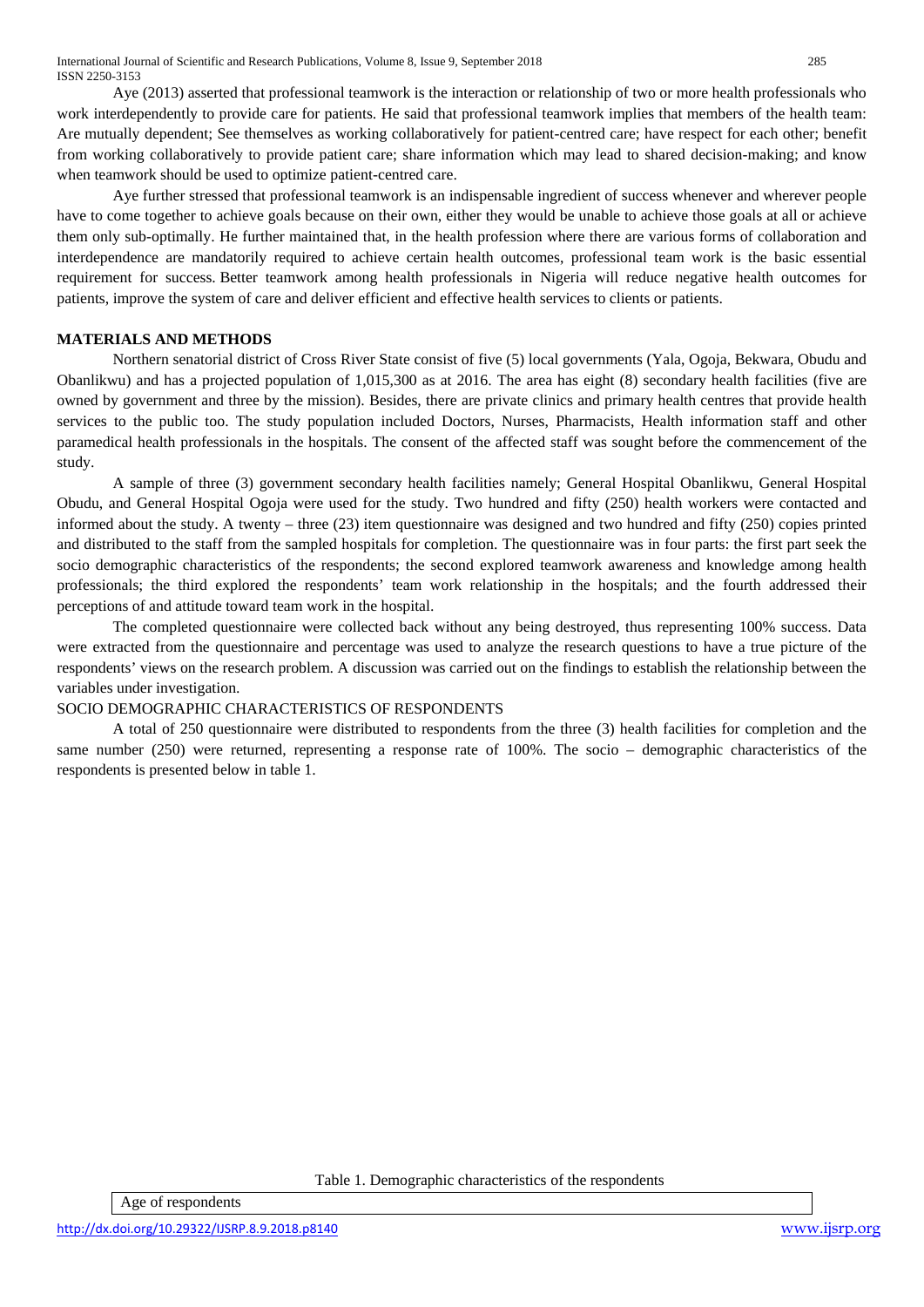| Age (years)                                        | NO. of respondents | Percentage (%) |  |  |  |  |
|----------------------------------------------------|--------------------|----------------|--|--|--|--|
| $20 - 30$                                          | 30                 | 12             |  |  |  |  |
| $31 - 40$                                          | 60                 | 24             |  |  |  |  |
| $41 - 50$                                          | 80                 | 32             |  |  |  |  |
| $51 - 60$                                          | 55                 | 22             |  |  |  |  |
| $61+$                                              | 25                 | 10             |  |  |  |  |
| Total                                              | 250                | 100            |  |  |  |  |
| Sex of the respondents                             |                    |                |  |  |  |  |
| Sex                                                | NO. of respondents | Percentage (%) |  |  |  |  |
| Male                                               | 90                 | 36             |  |  |  |  |
| female                                             | 160                | 64             |  |  |  |  |
| Total                                              | $\overline{250}$   | 100            |  |  |  |  |
| Religious background of the respondents            |                    |                |  |  |  |  |
| Religion                                           | NO. of respondents | Percentage (%) |  |  |  |  |
| Christianity                                       | 210                | 84             |  |  |  |  |
| Islam                                              | 5                  | 2              |  |  |  |  |
| Others                                             | 35                 | 14             |  |  |  |  |
| Total                                              | 250                | 100            |  |  |  |  |
| Profession affiliation                             |                    |                |  |  |  |  |
| Profession                                         | No. of respondents | Percentage (%) |  |  |  |  |
| Doctors                                            | 10                 | 4              |  |  |  |  |
| <b>Nurses</b>                                      | 180                | 72             |  |  |  |  |
| Pharmacy staff                                     | 15                 | 6              |  |  |  |  |
| Health information Mgt.                            | 25                 | 10             |  |  |  |  |
| Medical Laboratory staff                           | 14                 | 6              |  |  |  |  |
| Others                                             | 6                  | $\overline{2}$ |  |  |  |  |
| Total                                              | $\overline{250}$   | 100            |  |  |  |  |
| Allocation of questionnaire according to hospitals |                    |                |  |  |  |  |
| Hospital                                           | No. of respondents | Percentage (%) |  |  |  |  |
| General hospital Ogoja                             | 100                | 40             |  |  |  |  |
| General hospital Obudu                             | 80                 | 32             |  |  |  |  |
| General hospital Obanliku                          | 70                 | 28             |  |  |  |  |
| Total                                              | 250                | 100            |  |  |  |  |
|                                                    |                    |                |  |  |  |  |

Source: questionnaire

The data in table one above shows the age of respondents. The data revealed that 30 respondents, representing 12% were within the age bracket of 20 to 30 years; 60 respondents, representing 24% were within the age bracket 31 to 40 years; 80 respondents, representing 32% were within the age bracket 41 to 50 years; 55 respondents, representing 22%, fall within the age bracket of 51 to 60 years; and 25 respondents representing 10%, were within 61years and above. It was observe from the data that respondents within the age bracket of 41 to 50 years dominated the study, they were 80 (32%).

The data on the sex of respondents revealed that, 90 respondents, representing 36% were male and 160 respondents, representing 64% were females. The data revealed that female respondents were more than the male.

The religious status of respondents were presented in the table. The data revealed that; 210 respondents, representing 84%, were Christians; 5 respondents, representing 2%, were Muslims; and 35 respondents, representing 14%, were engage in various forms of worship. Christians dominated in the study. This may be due to the fact that the study was carried out in a Christian dominated environment.

The analysis of professional affiliation revealed that; 10 respondents, representing 4%, were doctors; 180 respondents, representing 72%, were Nurses; 15 respondents, representing 6%, were Pharmacy staff; 25 respondents, representing 10%, were health information management staff, 15 respondents, representing 6%, were medical laboratory staff; and 5 respondents, representing 2%, were from other units. However, Nurses dominated in the study, they were 180 respondents, representing 72%.

The analysis of the distribution of questionnaire was based on the staff strength of the hospitals. General hospital, Ogoja has staff strength of 360, hence has 100 questionnaire, representing 40%; General hospital Obudu with 240 staff has 80 questionnaire, representing 32%; and General hospital Obanliku with 230 staff has 70 questionnaire, representing 28%.

**Awareness and knowledge of professional teamwork in the hospital**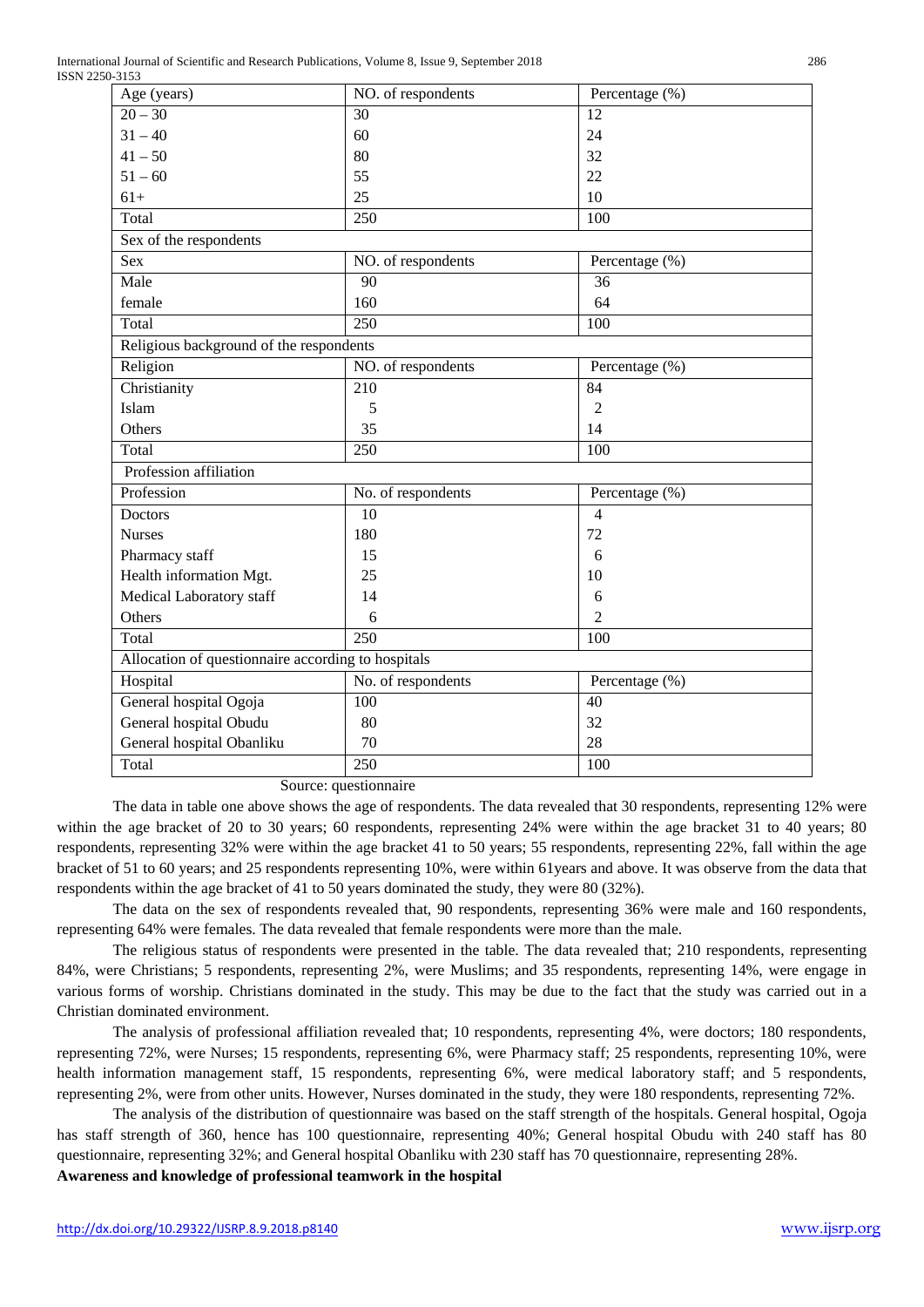|                | Table 2: Awareness and knowledge of teamwork in the hospital                           |            |      |                |      |              |  |  |
|----------------|----------------------------------------------------------------------------------------|------------|------|----------------|------|--------------|--|--|
| NO             | Questionnaire item                                                                     | <b>YES</b> | $\%$ | N <sub>O</sub> | $\%$ | <b>TOTAL</b> |  |  |
| 6              | Do you know what professional team work is?                                            | 185        | 74   | 65             | 26   | 250          |  |  |
| $\overline{7}$ | Do you practice professional team work in your<br>hospital?                            | 135        | 54   | 115            | 46   | 250          |  |  |
| 8              | Do you enjoy working with other professionals while on<br>duty as a team?              | 150        | 60   | 100            | 40   | 250          |  |  |
| $\overline{9}$ | Does your working with other health professionals as a<br>team enable you share ideas? | 170        | 68   | 80             | 32   | 250          |  |  |
| 10             | Does your working together as a team makes the job<br>easier for you?                  | 135        | 54   | 115            | 46   | 250          |  |  |
| 11             | Have you been exposed to any form of training on                                       | 140        | 56   | 110            | 44   | 250          |  |  |

Source: questionnaire

Table 2: summarizes the respondents' responses on awareness and knowledge of professional team work in the sampled hospitals. 185 (74%) respondents said they were aware and have knowledge of professional team work, while 65 (26%) said they do not. 135 (54%) respondents accepted that professional team work is practice in their hospital, while 115 (46%) said professional team work is not practice in their hospitals. 150 (60%) respondents, accepted that they enjoy working as a team, while 100 (40%) respondents said they do not enjoy working as a team with others. It was also observed that 170 (68%) said working with other health professionals as a team enable them share ideas, 80 (32%) respondents said it does not. 135 (54%) respondents said working together as a team makes the job easier, while 115 (46%) said it does not. 140 (56%) respondents said they have not been exposed to any form of training in professional team work, while 110 (44%) said they have.

## **Section 3: Team work relationship among health workers in the hospital**

professional team working?

Table 3: teamwork relationship among health workers in the hospital

| N <sub>O</sub> | Questionnaire item                                           | <b>YES</b> | $\%$ | N <sub>O</sub> | $\%$ | <b>TOTAL</b> |
|----------------|--------------------------------------------------------------|------------|------|----------------|------|--------------|
| 12             | Do you have work teams in your hospital?                     | 143        | 57   | 107            | 43   | 250          |
| 13             | Will you support the establishment of teams in your          | 205        | 82   | 45             | 18   | 250          |
|                | hospital?                                                    |            |      |                |      |              |
| 14             | Do you think the present ways of organizing activities in    | 196        | 78   | 54             | 22   | 250          |
|                | patient care in your hospital promotes the establishment of  |            |      |                |      |              |
|                | team work?                                                   |            |      |                |      |              |
| 15             | Does team work in your organization enable your              | 235        | 94   | 15             | 6    | 250          |
|                | colleagues to make meaningful contributions?                 |            |      |                |      |              |
| 16             | Does team work often result in conflicts among your work     | 60         | 24   | 190            | 76   | 250          |
|                | colleagues or other professionals in your hospital?          |            |      |                |      |              |
| 17             | Does conflict caused some staff to feel that their jobs have | 118        | 47   | 132            | 53   | 250          |
|                | been taken away from them by some of their colleagues?       |            |      |                |      |              |

## Source: questionnaire

Table 3 above presents respondents' responses on professional teamwork relationship among health workers in the sampled hospitals. From the table, 143 respondents, representing 57% accepted that they have professional work teams in their hospitals, while 107 respondents, representing 43% said NO. 205 respondents, representing 82%, accepted that professional work teams should be establish in their hospitals, while 45 respondents, representing 18%, said NO. 196 respondents, representing 78%, supported that the present ways of organizing activities in patient care in their hospital promotes the establishment of professional team work, while 45 respondents, representing 18%, disagreed.

235 respondents, representing 94%, accepted that professional team work enable their colleagues to make meaningful contributions, while 15 respondents, representing 6%, disagreed. 60 respondents, representing 24%, accepted that professional team work often result in conflicts among colleagues / other professionals, while 190 respondents, representing 76%, disagreed to it.132 respondents, representing 53%, accepted that professional team work caused some staff to feel that their schedules have been usurped or taken away from them, while 118 respondents, representing 47% disagreed.

## **Section 4: Respondents' perceptions of and attitude towards professional team work in the hospital.**

Table 4: respondents' perceptions of and attitude towards professional team work

| $\%$<br>нен.<br>+⊷<br>. .<br>-<br>. |
|-------------------------------------|
|-------------------------------------|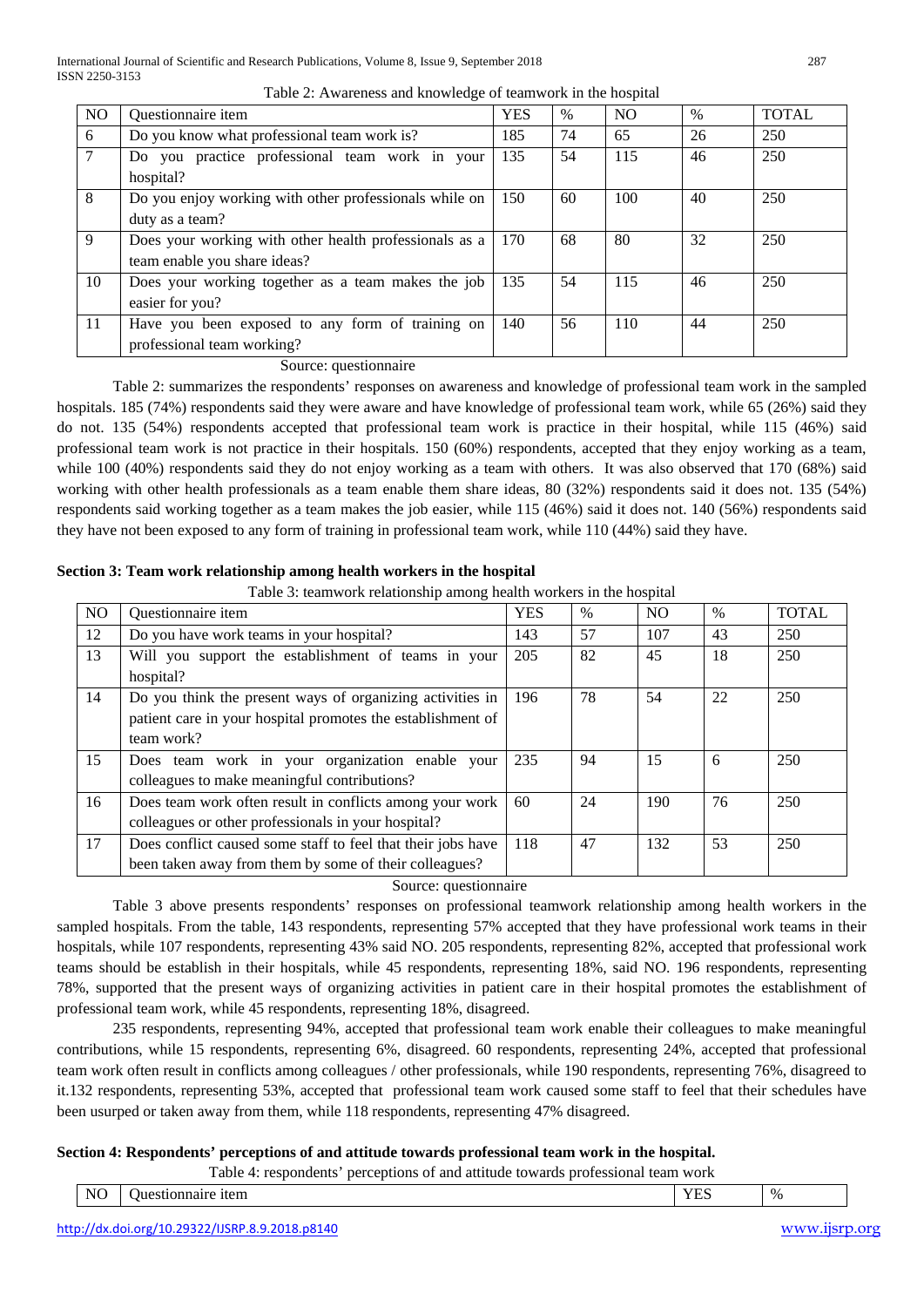| 18 | Which of the following express your experience in the course of your working in the<br>hospital?                                              |            |      |                |  |               |              |
|----|-----------------------------------------------------------------------------------------------------------------------------------------------|------------|------|----------------|--|---------------|--------------|
|    | • Being told that some schedules are meant for specific or other professionals                                                                |            |      |                |  |               | 35           |
|    | Being told that certain responsibilities are a no go area<br>$\bullet$<br>Working arrangement emphasized professional boundaries<br>$\bullet$ |            |      |                |  |               | 25           |
|    | Being harassed for interfering with other peoples' responsibilities<br>$\bullet$                                                              |            |      |                |  |               | 22           |
|    |                                                                                                                                               |            |      |                |  |               | 18           |
|    |                                                                                                                                               |            |      |                |  |               |              |
|    | <b>TOTAL</b>                                                                                                                                  |            |      |                |  | 250           | 100          |
|    | Questionnaire item                                                                                                                            | <b>YES</b> | $\%$ | N <sub>O</sub> |  | $\frac{0}{0}$ | <b>TOTAL</b> |
| 19 | Do you consider team work as a useful approach to                                                                                             | 190        | 76   | 60             |  | 24            | 250          |
|    | effective and sustainable high quality care in your<br>hospital?                                                                              |            |      |                |  |               |              |
| 20 | Do you think it is possible to form professional teams in<br>various departments of your hospital?                                            | 220        | 88   | 30             |  | 12            | 250          |
| 21 | Do you think inter professional team work is necessary for<br>the maintenance of departments/ units in your hospital?                         | 210        | 84   | 40             |  | 16            | 250          |
| 22 | Does team work promote peaceful co- existence as you<br>work in the hospital?                                                                 | 201        | 80   | 49             |  | 20            | 250          |
| 23 | Superior and inferior relationship is a hindrance to team<br>work                                                                             | 220        | 88   | 30             |  | 12            | 250          |

### Source: questionnaire

Table 4 above shows respondents' perceptions of and attitude towards team work. In questionnaire item 18, respondents were to express their experiences in relation to team work in their institutions; being told that some jobs are meant for other professionals has 87 respondents, representing 35%; 62 respondents, representing 25%, said that certain jobs are meant for a particular people; 56 respondents, representing 22% said Working arrangement emphasized professional boundaries; and 45 respondents, representing 18%, said they were being harassed for interfering with other peoples' responsibilities.

On whether team work is consider as a useful approach to effective and sustainable high quality care in their hospitals; 190 respondents representing 76% said YES, while 60 respondents, representing 24% said NO. 220 respondents, representing 88% said the formation of professional teams in various departments of their hospitals is possible, while 30 respondents, representing 12% said NO. 210 respondents representing 84%, accepted that inter professional team work is necessary for the maintenance of departments/ units in their hospitals, while 40 respondents representing 16% said it was not possible. 210 respondents representing 80%, said team work promote peaceful co- existence as you work in the hospital. While 49 respondents representing 20% disagreed. 220 respondents representing 88% said superior and inferior relationship is a hindrance to team work, while 30 respondents, representing 12% disagreed.

Discussion

This study seek to investigate awareness and knowledge of health workers towards professional team work in Government hospitals in Northern senatorial district of Cross River State, Nigeria. Three government hospitals were sampled for the study. A structured questionnaire was design and 250 copies were printed and distributed to respondents from the three hospitals for completion. The data were extracted from the questionnaire, which form the bases for discussion and analysis.

The result of the study shows high awareness and knowledge of team work in the sampled hospitals. Out of the 250 respondents studied, 185 (74%) indicated that they have knowledge of team work while 65 (26%) said NO. Also, 170 (68%) respondents accepted working as a team and 135 (54%) respondents said working as a team makes the job easier for them. However, the study revealed that awareness and knowledge of professional team work was based on training; 140 (56%) respondents accepted that they were exposed to team work training. Most of the respondents who accepted being exposed to team work training were from General hospital Ogoja and General Hospital Obanliku. The reason for low awareness and poor knowledge of team work at General hospital Obudu could be due to the fact that the hospital has just been established and most of the workers have not been trained on team work. From the result of the study, it can be observed that professional team work may not be an aspect of the training programme for some health workers. Thus, those who have knowledge and are aware of it benefits tend to embrace it in their work environment.

An assessment of team work relationship revealed that, majority of the respondents want professional teams to be formed in their health institutions. 205 (82%) respondents indicated that work teams should be formed in their organizations. Formation of work teams will be fertile to the growth of the hospitals as the respondents recognised that team work will enable